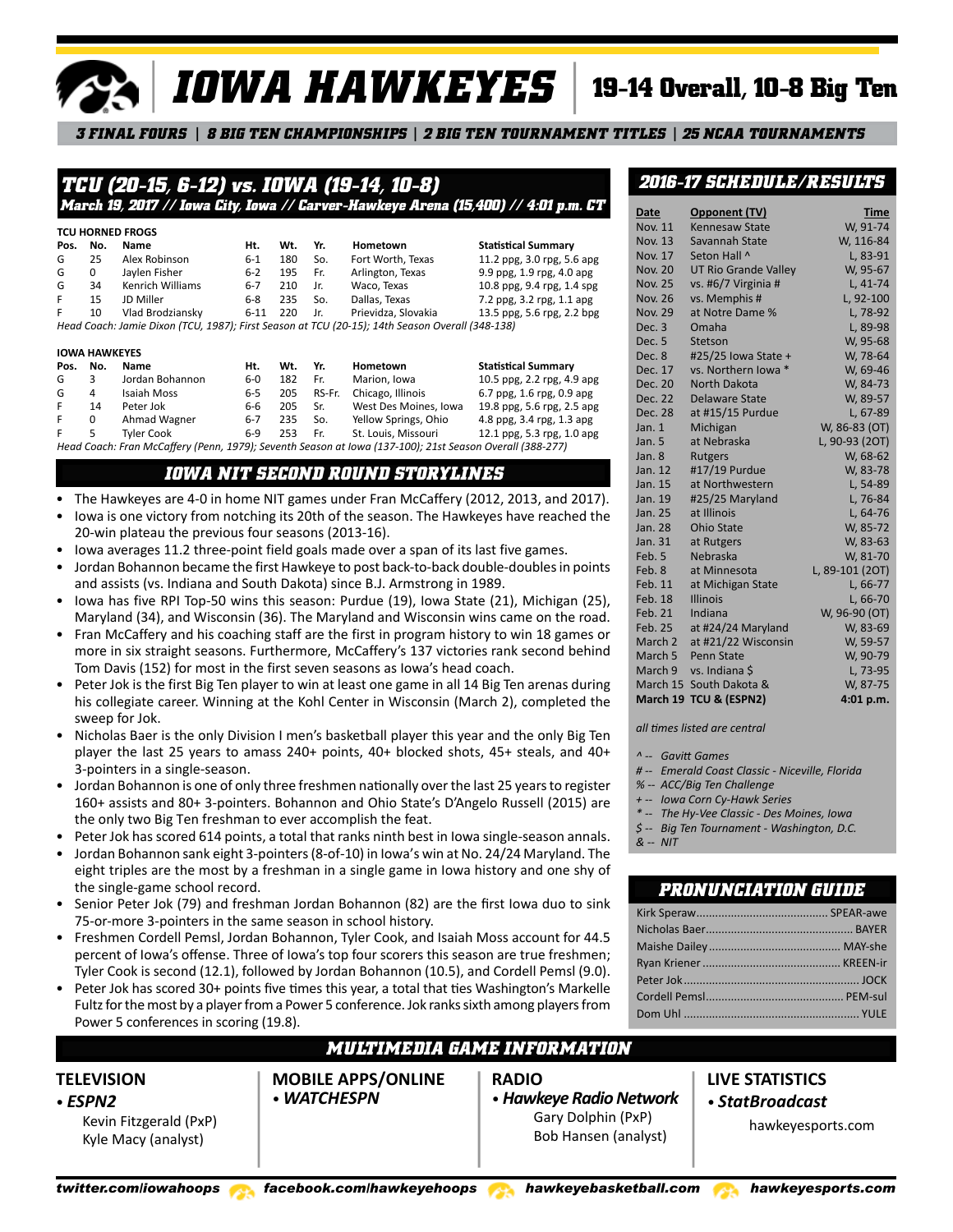# *INSIDE THE NUMBERS*

|                           | <b>IOWA</b> | <b>TCU</b> |
|---------------------------|-------------|------------|
| <b>Scoring Average</b>    | 80.2        | 73.7       |
| <b>Scoring Defense</b>    | 77.6        | 70.0       |
| <b>Scoring Margin</b>     | $+2.6$      | $+3.7$     |
| FG%                       | .452        | .462       |
| FG% Defense               | .443        | .444       |
| FT%                       | .695        | .681       |
| 3-PT FG%                  | .373        | .353       |
| 3-PT FG% Defense          | .356        | .359       |
| <b>Rebound Margin</b>     | $-0.1$      | $-0.1$     |
| <b>Assists Per Game</b>   | 17.5        | 16.4       |
| <b>Turnovers Per Game</b> | 13.8        | 13.2       |
| <b>Steals Per Game</b>    | 7.5         | 6.5        |
| <b>Blocks Per Game</b>    | 3.8         | 4.6        |

# *MISCELLEANOUS STATS*

| <b>Double-Figure Scoring Games</b>        |                                 |                                     |                               |                                |                                            |
|-------------------------------------------|---------------------------------|-------------------------------------|-------------------------------|--------------------------------|--------------------------------------------|
| Player                                    | 13-14                           | 14-15                               | 15-16                         | 16-17                          | Career                                     |
| Peter Jok                                 | $\overline{7}$                  | 11                                  | 26                            | 28                             | 72                                         |
| <b>Tyler Cook</b>                         | - - -                           | ---                                 | - - -                         | 18                             | 18                                         |
| Jordan Bohannon                           | $- - -$                         | ---                                 | $-$                           | 16                             | 16                                         |
| Cordell Pemsl                             | $ -$                            | $- - -$                             | ---                           | 15 <sup>2</sup>                | 15                                         |
| Nicholas Baer<br>Dom Uhl                  | .<br>$- - -$                    | $- - -$<br>$\overline{1}$           | 5                             | 9<br>$\mathbf{1}$              | 14<br>9                                    |
| <b>Isaiah Moss</b>                        |                                 | $- - -$                             | 7<br>.                        | 9                              | 9                                          |
| <b>Brady Ellingson</b>                    |                                 | $- - -$                             | $\overline{1}$                | 6                              | 7                                          |
| <b>Ahmad Wagner</b>                       | .                               | $- - -$                             | $\mathbf{1}$                  | $\overline{4}$                 | 5                                          |
| Ryan Kriener                              |                                 |                                     | .                             | $\overline{2}$                 | $\overline{2}$                             |
| Dale Jones                                | $- - -$<br>- - -                | $- - -$<br>$ -$                     | $\mathbf{1}$                  | Щ.                             | $\overline{1}$<br>$\overline{1}$           |
| <b>Christian Williams</b>                 |                                 |                                     |                               | $\mathbf{1}$                   |                                            |
| 20-Point Scoring Games                    |                                 |                                     |                               |                                |                                            |
| Plaver                                    |                                 | 13-14 14-15                         | $15 - 16$                     | 16-17                          | Career                                     |
| Peter Jok                                 | $\sim$ $ \sim$                  | $\sim$ $ \sim$                      | 11                            | 14                             | 25                                         |
| Jordan Bohannon<br><b>Brady Ellingson</b> | ---<br>$\overline{1}$           | .                                   | - - -<br>1                    | $\overline{4}$<br>$\mathbf{1}$ | 4<br>$\overline{2}$                        |
| <b>Tyler Cook</b>                         | $\overline{a}$                  |                                     | $- - -$                       | 2                              | $\overline{2}$                             |
| <b>Isaiah Moss</b>                        | - - -                           |                                     |                               | $\mathbf{1}$                   | $\mathbf{1}$                               |
|                                           |                                 |                                     |                               |                                |                                            |
| Double-Figure Rebounding Games            |                                 |                                     |                               |                                |                                            |
| <b>Player</b><br>Nicholas Baer            | $ -$                            | 13-14 14-15<br>$\sim$ $\sim$ $\sim$ | 15-16<br>$\sim$ $\sim$ $\sim$ | 16-17<br>5                     | Career<br>5                                |
| Peter Jok                                 | $- - -$                         | $\sim$ $\sim$ $\sim$                | $- - -$                       | 4                              | 4                                          |
| <b>Tyler Cook</b>                         | $\sim$                          | $\sim$ $\sim$ $\sim$                | $- - -$                       | 3                              |                                            |
| Dom Uhl                                   | $\overline{a}$                  | $- - -$                             | 1                             | $\mathbf 1$                    | $\begin{array}{c} 3 \\ 2 \\ 2 \end{array}$ |
| Cordell Pemsl                             | $- - -$                         | $- - -$                             | ---                           | $\overline{2}$                 |                                            |
| Double-Doubles                            |                                 |                                     |                               |                                |                                            |
| Player                                    | 13-14                           | 14-15                               | 15-16                         | $16-17$                        | Career                                     |
| Peter Jok                                 | $- - -$                         | $\sim$ $ \sim$                      | $- - -$                       | 4                              | 4                                          |
| <b>Tyler Cook</b>                         | $- - -$                         | $- - -$                             | $- - -$                       | $\overline{2}$                 | $\overline{2}$                             |
| Nicholas Baer                             | - - -                           |                                     |                               | $\overline{2}$                 | $\overline{2}$                             |
| Jordan Bohannon<br>Dom Uhl                | $- - -$                         | $- - -$                             | $\mathbf{1}$                  | 2<br>$\sim$ $\sim$             | 2<br>$\mathbf{1}$                          |
| <b>Cordell Pemsl</b>                      | $- - -$                         | .                                   |                               | $\mathbf{1}$                   | $\mathbf{1}$                               |
|                                           |                                 |                                     |                               |                                |                                            |
| 4+ Three-Pointer Games                    |                                 |                                     |                               |                                |                                            |
|                                           |                                 |                                     |                               |                                |                                            |
| Player                                    | $13 - 14$                       | 14-15                               | 15-16                         | 16-17                          | Career                                     |
| Peter Jok                                 | $\sim$ $ \sim$                  | $\mathbf{1}$                        | $9^{-}$                       | 8                              | 18                                         |
| Jordan Bohannon                           | $-$<br>$\overline{\phantom{a}}$ | .<br>.                              | .<br>.                        | 7<br>$\overline{2}$            | 7<br>$\overline{2}$                        |
| <b>Brady Ellingson</b><br>Nicholas Baer   | $- - -$                         | $ -$                                | $\mathbf{1}$                  | $\overline{2}$                 | 3                                          |
| Isaiah Moss                               |                                 |                                     |                               | $\overline{2}$                 | $\overline{2}$                             |
| <b>Dale Jones</b>                         |                                 |                                     | $\overline{1}$                |                                | $\mathbf{1}$                               |
| 5+ Assists Games                          |                                 |                                     |                               |                                |                                            |
| Player                                    | $13 - 14$                       | 14-15                               | 15-16                         | 16-17                          | Career                                     |
| Jordan Bohannon                           | $\sim$ $\sim$ $\sim$            | $\sim$ $\sim$ $\sim$                | $\sim$ $ \sim$                | 19                             | 19                                         |
| Peter Jok                                 |                                 |                                     |                               | $\overline{4}$                 | 4                                          |
| Nicholas Baer                             |                                 |                                     |                               | 2                              | 2                                          |
| Brady Ellingson<br><b>Isaiah Moss</b>     | - - -                           | ---<br>.                            |                               | $\overline{2}$<br>$\mathbf{1}$ | $\overline{2}$<br>$\mathbf{1}$             |
| Christian Williams                        | $\overline{\phantom{a}}$        | .                                   | .                             | $\mathbf{1}$                   | 1                                          |
| Ahmad Wagner                              | $ -$                            |                                     |                               | $\mathbf{1}$                   | 1                                          |
| Cordell Pemsl                             |                                 |                                     |                               | $\mathbf{1}$                   | 1                                          |
| Dom Uhl                                   | .                               | ---                                 |                               | $\mathbf{1}$                   | 1                                          |
| 3+ Steals Games                           |                                 |                                     |                               |                                |                                            |
| Player                                    | $13 - 14$                       | 14-15                               | $15 - 16$                     | $16 - 17$                      | Career                                     |
| Peter Jok                                 | ---                             | $\overline{2}$                      | 5                             |                                | 10                                         |
| Nicholas Baer                             | $- - -$<br>$- - -$              | $- - -$<br>$- - -$                  | $- - -$<br>$- - -$            | $\frac{3}{7}$                  | 7                                          |
| Christian Williams<br>Jordan Bohannon     | $\overline{\phantom{a}}$        | .                                   | .                             | $\frac{3}{2}$                  | $\frac{3}{2}$                              |
| <b>Cordell Pemsl</b>                      | .                               | $\overline{\phantom{a}}$            | .                             | $\overline{2}$                 | $\overline{2}$                             |
| Dom Uhl                                   |                                 |                                     | 1                             | - -                            | 1                                          |
| <b>Ahmad Wagner</b>                       |                                 | ×,                                  | $\mathbf{1}$<br>$\sim$ $\sim$ | $\sim$ $\sim$                  | 1                                          |
| Tyler Cook<br><b>Isaiah Moss</b>          |                                 |                                     | .                             | 1<br>$\mathbf{1}$              | $\overline{1}$<br>$\mathbf{1}$             |
|                                           |                                 |                                     |                               |                                |                                            |
| 3+ Blocks Games                           |                                 |                                     |                               |                                |                                            |
| Player                                    | 13-14                           | 14-15                               | 15-16                         | 16-17                          | <b>Career</b>                              |
| Nicholas Baer<br>Dom Uhl                  | - - -<br>- - -                  | - - -<br>- -                        | $\mathbf{1}$<br>$\mathbf{1}$  | 5<br>$\mathbf{1}$              | 6<br>$\overline{2}$                        |
| <b>Ryan Kriener</b>                       | .                               | ш.                                  | - - -                         | $\overline{2}$                 | $\overline{2}$                             |
| Ahmad Wagner<br>Cordell Pemsl             | $\sim$ $\sim$                   | $\sim$ $\sim$<br>- - -              | - - -<br>- - -                | $\overline{1}$<br>1            | $\overline{1}$<br>1                        |

# *2016-17 MARGIN OF VICTORY/DEFEAT*

| <b>Points</b> |          | $\sqrt{3}$    | $\overline{4}$ | 5 6 7 8 9 |  |  | $10+$                 | $15+$ | $20+$ |
|---------------|----------|---------------|----------------|-----------|--|--|-----------------------|-------|-------|
| Wins          |          |               |                |           |  |  | 0 1 1 0 1 2 0 0 0 7 1 |       | $-6$  |
| Losses        | $\Omega$ | 1 1 0 0 0 2 1 |                |           |  |  | $\overline{4}$        |       | 4     |
|               |          |               |                |           |  |  |                       |       |       |

# *THE SETTING*

Iowa (19-14) earned its first-ever No. 1 seed in the National Invitation Tournament and will host fourth-seeded TCU (20- 15) on Sunday in the second round. Tipoff is scheduled for 4:01 p.m. (CT) on Mediacom Court at Carver-Hawkeye Arena (15,400). The winning team will face the winner of No. 7 seed Oakland and sixth-seeded Richmond in the quarterfinals.



Tickets are available for Sunday's second round contest: \$20 for adults and \$5 for youth and UI students.

# *ON THE AIR*

*Radio:* Iowa games in the NIT are broadcast on the Hawkeye Radio Network. Gary Dolphin handles the play-by-play, while Bob Hansen provides expert analysis. The network includes more than 40 stations that blanket the state of Iowa and portions of Illinois, Nebraska, Minnesota, Missouri, and Wisconsin. The Hawkeye Radio Network coverage includes a 60-minute pregame show.

*TV:* Kevin Fitzgerald and Kyle Macy will call Sunday's NIT second round game on ESPN2 (WATCHESPN).

# *HAWKEYES BEAT SOUTH DAKOTA IN NIT FIRST ROUND*

Iowa led by as many as 15 points in the second half, registering an 87-75 triumph over South Dakota in the first round of the National Invitation Tournament in Iowa City.

- Four Hawkeyes scored in double figures: Peter Jok (20), Jordan Bohannon (19), Tyler Cook (18), and Isaiah Moss (16). Jok, who netted 14 of his 20 points in the second half, posted 20 points or more for the 28th time this season.
- In addition to the 19 points, Jordan Bohannon had a personal-best 11 assists to record his second straight double-double in points and assists; the freshman had 24 points and 10 helpers versus Indiana (March 9). Bohannon becomes the first Hawkeye since B.J. Armstrong in 1989 to register consectutive double-doubles in points and assists.
- Power Forward Cordell Pemsl contributed four points, four rebounds, and a game and personal-best four steals.
- The Hawkeyes outrebounded the Coyotes by seven (37-30) and outscored the visitors, 18-7, in second chance points.
- Iowa improved to 12-0 all-time against South Dakota.
- Iowa shot 56.5 percent (35-of-62) from the field, including 43.5 percent from 3-point range (10-of-23). The 10 triples tied the most by an Iowa team in an NIT game (10 at Oregon in 2012).
- Three Coyotes scored in double figures: Matt Mooney (23), Tyler Flack (16), and Trey Dickerson (10).

*2016-17 IOWA HAWKEYES ROSTER*

|     |                           |      |         |     |               | ZUIO-I/ IUVVA AAVVAEI EJ RUJI ER                |
|-----|---------------------------|------|---------|-----|---------------|-------------------------------------------------|
| No. | Name                      | Pos. | Ht.     | Wt. | Yr.           | Hometown (High School/College)                  |
| 0   | Ahmad Wagner              | F    | $6 - 7$ | 235 | So.           | Yellow Springs, Ohio (Wayne)                    |
| 1   | Maishe Dailey             | G    | 6-6     | 183 | Fr.           | Beachwood, Ohio (Beachwood)                     |
| 3   | Jordan Bohannon           | G    | 6-0     | 182 | Fr.           | Marion, Iowa (Linn-Mar)                         |
| 4   | Isaiah Moss               | G    | $6 - 5$ | 205 | $Fr^{\wedge}$ | Chicago, Ill. (Simeon)                          |
| 5   | <b>Tyler Cook</b>         | F    | $6-9$   | 253 | Fr.           | St. Louis, Mo. (Chaminade Prep)                 |
| 10  | <b>Christian Williams</b> | G    | $6-5$   | 200 | So.           | Decatur, Ill. (St. Teresa)                      |
| 11  | Charlie Rose              | G    | $6 - 4$ | 185 | Jr.           | Elmhurst, Ill. (York Community)                 |
| 14  | Peter Jok                 | G    | 6-6     | 205 | Sr.           | West Des Moines, Iowa (Valley)                  |
| 15  | Ryan Kriener              | F    | 6-9     | 247 | Fr.           | Spirit Lake, Iowa (Spirt Lake)                  |
| 20  | <b>Riley Till</b>         | F    | 6-6     | 192 | Fr.           | Dubuque, Iowa (Wahlert)                         |
| 23  | Dale Jones                | F    | $6 - 7$ | 227 | Sr.           | Waterloo, Iowa (Waterloo West/Tyler JC, Texas)  |
| 24  | <b>Brady Ellingson</b>    | G    | $6 - 4$ | 193 | So.           | Menomonee Falls, Wis. (Hamilton)                |
| 25  | Dom Uhl                   | F    | $6-9$   | 217 | Jr.           | Frankfurt, Germany (Point Pleasant Beach, N.J.) |
| 35  | Cordell Pemsl             | F    | $6 - 8$ | 249 | Fr.           | Dubuque, Iowa (Wahlert)                         |
| 51  | Nicholas Baer             | F    | $6 - 7$ | 200 | So.^          | Bettendorf, Iowa (Bettendorf)                   |
|     |                           |      |         |     |               |                                                 |

**Head Coach:** Fran McCaffery

**Assistant Coaches:** Kirk Speraw, Sherman Dillard, Andrew Francis

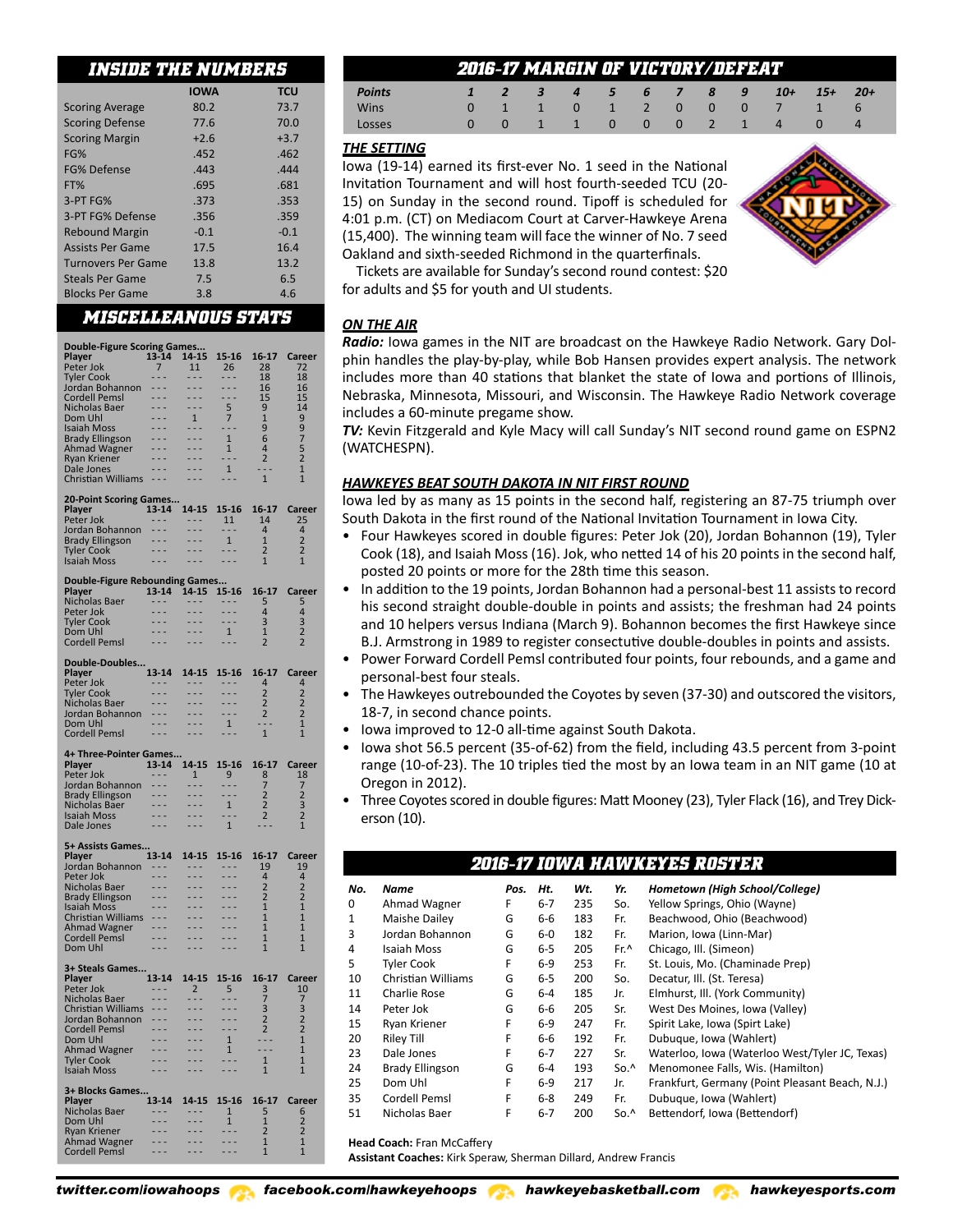# *HEAD COACH FRAN McCAFFERY*

Fran McCaffery, who is signed through the 2020 season, is in his seventh season as the head basketball coach at the University of Iowa and his 20th year overall as a college head coach. McCaffery has reached the 20-win plateau eight of the last 10 seasons, including the last four years.

McCaffery spent five seasons (2005-10) as the head coach at Siena, six years at UNC-Greensboro (1999-2005) and three seasons at Lehigh (1985-88) before joining the Hawkeyes.

McCaffery has three decades of Division I coaching experience. He completed his 34th season as a

collegiate coach in 2016, which includes 20 years as a head coach and 14 as an assistant. McCaffery is one of 12 coaches to lead four different Division I teams to the NCAA Tournament.

McCaffery, 57, holds a career mark of 388-277 (.583) and guided his teams to 10 postseason appearances (seven NCAA and three NIT). He is 137-100 (.578) at Iowa. McCaffery has led Iowa to NCAA Tournament victories in each of the past two seasons, the first time Hawkeye teams have won tournament games in consecutive seasons since 1996-97.

Since taking over the Iowa program in 2010, the Hawkeyes have earned five postseason tournament berths (3 NCAA, 2 NIT). McCaffery coached Iowa to 25 victories in 2013, equaling the second-most win total in program history. McCaffery has guided five different Hawkeyes to all-conference honors, including three straight first team honorees. The last time Iowa had three consecutive first-team all-league honorees was 1946-48.

McCaffery has posted upper division finishes in each of the past four seasons at Iowa and 16 of 20 seasons as a head coach. He has posted 20 wins or more eight of the last 10 seasons, including the last four at Iowa (2013, 2014, 2015, and 2016).

McCaffery and the Hawkeyes have made Carver-Hawkeye Arena one of the most feared arenas to play nationally. Fans have embraced McCaffery and his team's style of play with attendance increasing by more than 50 percent since 2010. The Hawkeyes boast a 58-12 home record the last four seasons, which includes a school-record 18 wins in 2014.

McCaffery's five years at Siena were the best in its 70-year history. He led the Saints on an incredible run that ended with three straight Metro Atlantic Athletic Conference championships and NCAA Tournament appearances. In so doing, Siena became the only program in the country to win its regular season and postseason title 2008-10.

McCaffery's Saints owned a 112-51 (.687) record in his five years with the program. He guided the Saints to four consecutive 20-win seasons.

The 2009 MAAC Coach of the Year and 2010 District I Coach of the Year is the third winningest coach, by percentage, in league history (68-22, .756). He is the only coach to guide a MAAC program to two NCAA Tournament wins. McCaffery led his 2008 and 2009 teams to first round NCAA Tournament victories over Vanderbilt and Ohio State, respectively.

In his final two seasons at Siena, he coached the Saints to back-to-back 27-win campaigns and boasted a combined 39-3 (.929) record against MAAC opponents, which included MAAC Tournament contests.

McCaffery began his coaching career as an assistant at Penn (1982-83) and Lehigh (1983-85). After three seasons as head coach at Lehigh, he spent 11 seasons as an assistant at Notre Dame (1988-99).

McCaffery played basketball at Wake Forest his freshman year (1977-78) and then concluded his collegiate playing career at Penn his final three seasons (1979-82).

He earned his B.S. degree in Economics from The Wharton School (Penn) in 1982. McCaffery also earned a Master of Education from Lehigh in 1985.

#### **COACHING HONORS**

NABC District I Coach of the Year, 2009-10 MAAC Coach of the Year, 2008-09

#### **HEAD COACHING EXPERIENCE**

| Lehigh (1985-88): 49-39 (.557); 8-6 (.571) League |                                                           |
|---------------------------------------------------|-----------------------------------------------------------|
|                                                   | UNC-Greensboro (1999-05)90-87 (.508); 49-47 (.510) League |
|                                                   | Siena (2005-10) 112-51 (.687); 68-22 (.756) League        |
|                                                   | lowa (2010-present): 137-100 (.578); 64-62 (.508) League  |



# *THE McCAFFERY FILE*

| Born:        | May 23, 1959                                       |
|--------------|----------------------------------------------------|
| Hometown:    | Philadelphia, Pa.                                  |
| High School: | LaSalle, 1977                                      |
| College:     | B.S. in Economics, The Wharton School (Penn), 1982 |
|              | Master of Education, Lehigh, 1985                  |
| Family:      | Wife, Margaret                                     |
|              | Sons, Connor, Patrick and Jonathan Francis         |
|              | Daughter, Marit Katherine                          |
|              | Brother, Jack (sportswriter in Philadelphia area)  |
|              |                                                    |

### **Coaching Honors**

MAAC Coach of the Year, 2009 NABC District I Coach of the Year, 2009-10

# **Coaching History (30 years)**

| 1982-83      | Assistant Coach, Penn          |
|--------------|--------------------------------|
| 1983-85      | Assistant Coach, Lehigh        |
| 1985-88      | Head Coach, Lehigh             |
| 1988-99      | Assistant Coach, Notre Dame    |
| 1999-05      | Head Coach, UNC-Greensboro     |
| 2005-10      | Head Coach, Siena              |
| 2010-present | Head Coach. University of Iowa |

# **Coaching Chart**

Overall (21 seasons): 388-277 (.583) At Iowa (seven seasons): 137-100 (.578) At Siena (five seasons): 112-51 (.688) At UNCG (six seasons): 90-87 (.508) At Lehigh (three seasons): 49-40 (.551) NCAA Tournament (eight appearances\*): 4-8 NIT (three appearances): 5-3

*\*McCaffery is the first coach to bring three different programs from one-bid leagues to the NCAA Tournament (conferences that sent just one team the year his program advanced).* 

# **McCaffery in Postseason Play**

| 1988 | NCAA Tournament -- Lehigh         |
|------|-----------------------------------|
| 1989 | NCAA Tournament -- Notre Dame     |
| 1990 | NCAA Tournament -- Notre Dame     |
| 1992 | NIT - - Notre Dame                |
| 1997 | NIT - - Notre Dame                |
| 2001 | NCAA Tournament -- UNC-Greensboro |
| 2002 | NIT - - UNC-Greensboro            |
| 2008 | NCAA Tournament -- Siena          |
| 2009 | NCAA Tournament -- Siena          |
| 2010 | NCAA Tournament -- Siena          |
| 2012 | NIT -- Iowa                       |
| 2013 | NIT -- Iowa                       |
| 2014 | NCAA Tournament -- Iowa           |
| 2015 | NCAA Tournament -- Iowa           |
| 2016 | NCAA Tournament -- Iowa           |
| 2017 | NIT -- Iowa                       |

# **Playing Experience**

Wake Forest, 1977-78 Penn, 1979-82

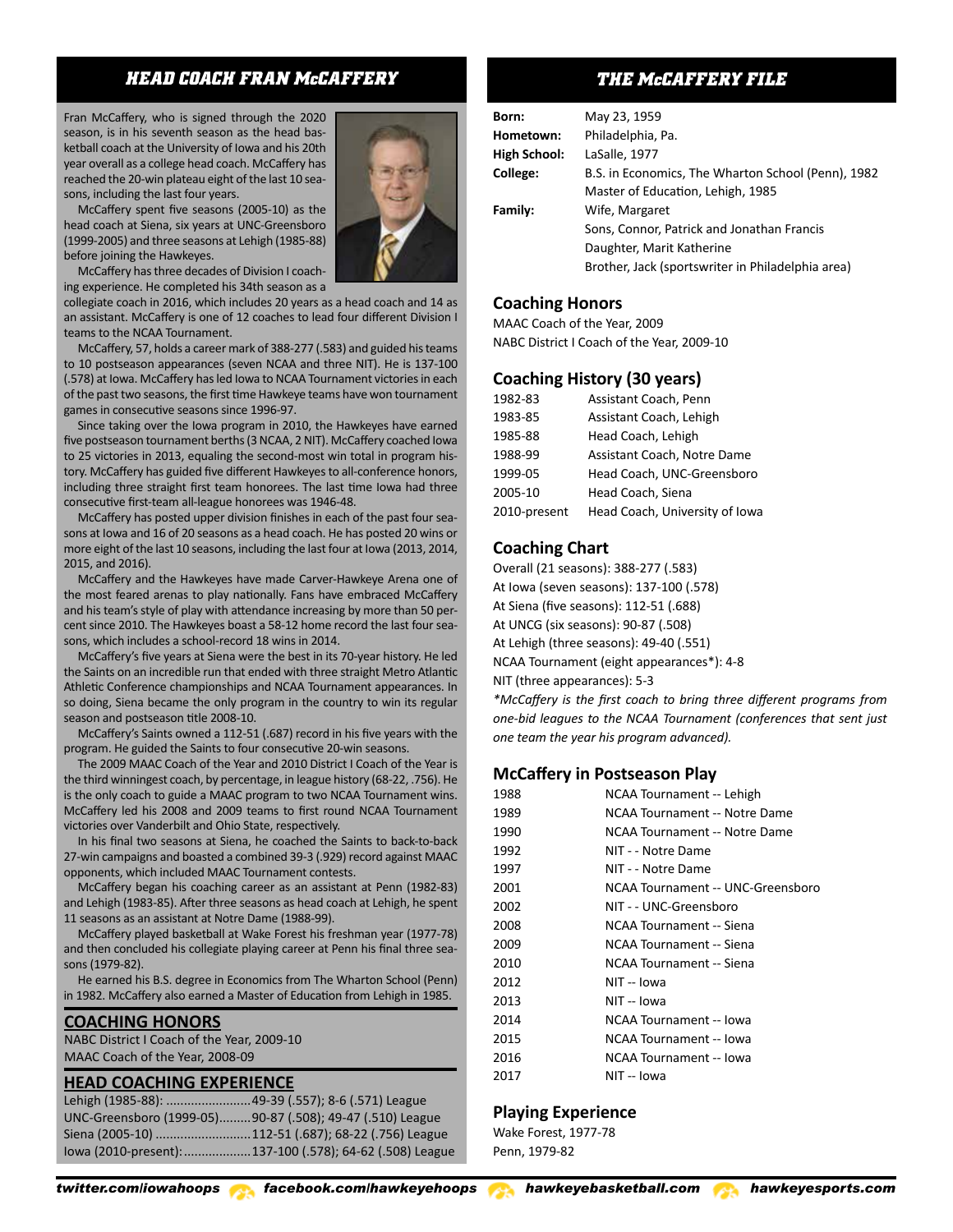# **2016-17 B1G Standings/Schedule**

| <b>Team</b>       | <b>Big Ten</b> | Pct. | <b>Overall</b> | Pct. |
|-------------------|----------------|------|----------------|------|
| Purdue            | $14 - 4$       | .778 | $26 - 7$       | .788 |
| Maryland          | $12 - 6$       | .667 | $24 - 8$       | .750 |
| Wisconsin         | $12 - 6$       | .667 | $26-9$         | .743 |
| Minnesota         | $11 - 7$       | .611 | $24 - 10$      | .706 |
| Michigan State    | $10 - 8$       | .556 | 19-14          | .576 |
| Northwestern      | $10 - 8$       | .556 | $24 - 11$      | .686 |
| Michigan          | $10-8$         | .556 | $24 - 11$      | .686 |
| <b>IOWA</b>       | $10-8$         | .556 | 19-14          | .576 |
| <b>Illinois</b>   | $8 - 10$       | .444 | 19-14          | .576 |
| Indiana           | $7 - 11$       | .389 | 18-16          | .529 |
| <b>Ohio State</b> | $7 - 11$       | .389 | $17 - 15$      | .531 |
| <b>Penn State</b> | $6 - 12$       | .333 | $15 - 18$      | .455 |
| Nebraska          | $6 - 12$       | .333 | 12-19          | .387 |
| <b>Rutgers</b>    | $3 - 15$       | .167 | $15 - 18$      | .455 |

**Friday, March 17 -- NCAA Tournament** Oklahoma State vs. Michigan, 11:15 a.m. Miami vs. Michigan State, 8:20 p.m.

#### **Saturday, March 18 -- NCAA Tournament**

Wisconsin vs. Villanova, 1:40 p.m. Northwestern vs. Gonzaga, 4:15 p.m. Purdue vs. Iowa State, 8:40 p.m.

**Sunday, March 19 -- NIT** TCU at Iowa, 4p.m. *(ESPN2)*

#### **Monday, March 20 -- NIT** Boise State at Illinois, 8 p.m. *(ESPN)*

*All times are central*

# **National Rankings**

| <b>AP Poll</b>    | <b>USA Today Poll</b> |
|-------------------|-----------------------|
| March 13          | March 13              |
| Villanova<br>1.   | Villanova<br>1.       |
| 2. Gonzaga        | 2. Gonzaga            |
| 3. Kansas         | 3. Kansas             |
| 4. Arizona        | 4. Arizona            |
| 5. Kentucky       | 5. Kentucky           |
| 6. North Carolina | 6. UCLA               |
| 7. Duke           | 7. Duke               |
| 8. UCLA           | 8. North Carolina     |
| 9. Oregon         | 9. Oregon             |
| 10. Louisville    | 10. Louisville        |
| 11. SMU           | 11. Baylor            |
| 12. Baylor        | 12. West Virginia     |
| 13. West Virginia | 13. SMU               |
| 14. Notre Dame    | 14. Notre Dame        |
| 15. Purdue        | 15. Purdue            |
| 16. Florida State | 16. Cincinnati        |
| 17. Iowa State    | 17. Florida           |
| 18. Cincinnati    | 18. Florida State     |
| 19. Wichita State | 19. Wichita State     |
| 20. Florida       | 20. Iowa State        |
| 21. Butler        | 21. Saint Mary's      |
| 22. Saint Mary's  | 22. Wisconsin         |
| 23. Michigan      | 23. Virginia          |
| 24. Virginia      | 24. Butler            |
| 25.<br>Wisconsin  | 25. MTSU              |

# *2016-17 IOWA CAPTAINS*

**Iowa captains are seniors Peter Jok and Dale Jones.**

#### *IOWA NIT HISTORY*

This marks Iowa's eighth appearance in the NIT. Iowa also appeared in the 1995, 1998, 2002, 2003, 2004, 2012, and 2013 tournaments. The Hawkeyes' best finish in the NIT was its last appearance in 2013, losing to Baylor in the championship game in New York City.

The Hawkeyes have played 17 games all-time in the postseason NIT and hold a record of 10-7. Ten of its 17 NIT games have been decided by nine points or less. The Hawkeyes are 6-2 in NIT games under Fran McCaffery (2012 and 2013).

Iowa is 7-4 in home games in the NIT, dating back to its first contest, a 73-71 win over Temple in 1990. The Hawkeyes are 4-0 in home NIT contests under McCaffery, which includes Iowa's 87-75 victory over South Dakota last Wednesday evening.

In 2013, the Hawkeyes posted home wins over Indiana State (68-62) and Stony Brook (75- 63). Iowa then registered a road win at Virginia in the quarterfinals (75-64) before beating Maryland (71-60) in the semifinals in New York. Iowa lost to Baylor (74-54) in the title game.

In 2012, Iowa beat Dayton in the first round in Iowa City (84-75), but lost at Oregon in the second round (108-97).

Iowa players have posted double-doubles eight times in the NIT, which includes Jordan Bohannon's 19 points and 11 assists in Iowa's last game vs. South Dakota. The 11 assists ties an Iowa record in an NIT contest (Byrce Cartwight had 11 assists vs. Dayton in 2012).

Devyn Marble had one of his best games as a Hawkeye at Oregon in 2012, scoring a career-high 31 points. Marble's 31 points are the most ever by a Hawkeye in an NIT game and the most in a postseason contest since Ed Horton netted 32 against NC State in the second round of the 1989 NCAA Tournament. Marble was 7-of-8 (.875) from 3-point range. The seven triples are the most ever by an Iowa player in any postseason game.

### *4 HAWKEYES EARN ALL-BIG TEN RECOGNITION*

Peter Jok was named first-team All-Big Ten by both conference head coaches and media. Nicholas Baer was voted the Big Ten Sixth Man of the Year by the head coaches, while Jordan Bohannon and Tyler Cook were both voted to the Big Ten All-Freshman Team by the coaches. Baer was also named Iowa's men's basketball Sportsmanship Award recipient. Iowa is the only Big Ten team with two players named to the All-Big Ten Freshman Team; this year is the first time in program history that the Hawkeyes had two players on the Big Ten All-Freshman Team (honor began in 2003).

Jok is the fourth Hawkeye to earn All-Big Ten first team accolades the last four seasons, joining Roy Devyn Marble (2014), Aaron White (2015), and Jarrod Uthoff (2016). It marks the second time in program history that Iowa has had at least one player on the first-team all-league team four consecutive seasons: Herb Wilkinson (1945-47), Clayton Wilkinson (1946), and Murray Wier (1948).

#### *FINISHING STRONG*

Iowa won four straight games to end the regular season. The Hawkeyes ranked among the best in the league over the last half (nine games) of conference play: Purdue (8-1), Minnesota (8-1), Iowa (6-3), Michigan (6-3).

Furthermore, Iowa posted a 3-2 record against the top three teams in the Big Ten standings (Purdue, Wisconsin, and Maryland). The Hawkeyes beat each of those three teams once, including recording road victories at No. 24 Maryland (83-69) and No. 21 Wisconsin (59-57).

#### *IOWA HAD WINS OVER CONFERENCE TOURNAMENT CHAMPIONS*

Iowa posted wins over three conference tournament champions this year: Iowa State (78-64) on Dec. 8; North Dakota (84-73) on Dec. 20; and Michigan (86-83, OT) on Jan. 1.

#### *IOWA HISTORY*

Iowa has played 2,739 games since beginning basketball in 1902. Iowa's overall record is 1,612-1,127 (.588). Iowa's 1,612 wins are 39th most among Division I programs. That includes a 1,030-359 (.741) record in home games, a 578-765 (.430) record in contests away from Iowa City, a 762-765 (.499) mark in Big Ten games and a 435-133 (.766) record in Carver-Hawkeye Arena.

*twitter.com/iowahoops facebook.com/hawkeyehoops hawkeyebasketball.com hawkeyesports.com*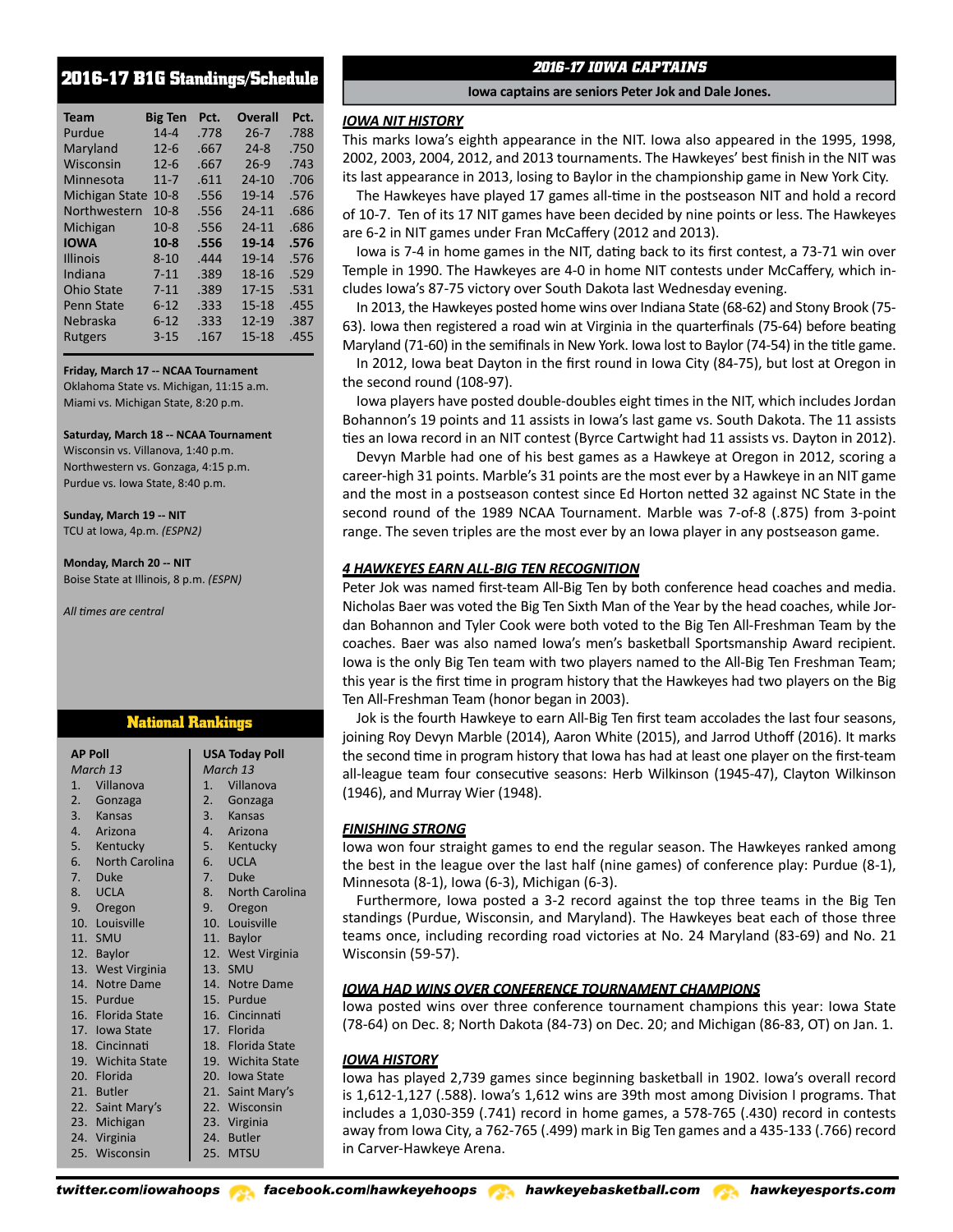#### *PETER JOK SELECTED TO 3-POINT CHAMPIONSHIPS IN PHOENIX*

Iowa's Peter Jok has been selected to the 3-point Championship roster for the 29th annual State Farm College Slam Dunk & 3-Point Championships at Grand Canyon University Arena in Phoenix on March 30. Jok is one of eight men's college basketball players selected for the event that will air live on ESPN at 9 p.m. (CT). He was invited to take part in the 3-Point Championship after being recognized as one of the nation's finest shooters from 3-point territory.

Jok becomes the fifth Hawkeye to be invited to the event and first since 2007: Dean Oliver (2001), Luke Recker (2002), Jeff Horner (2006), and Adam Haluska (2007).

Jok has made 211 triples in his career, including 79 as a senior (2.5 per game). The Big Ten scoring leader has made 159 triples the last two seasons, a total that ranks second best in school history over a two-year span.

#### *BOHANNON NAMED BIG TEN FRESHMAN OF THE WEEK*

Point guard Jordan Bohannon was named Big Ten Freshman of the Week by the conference office on March 6. Bohannon led Iowa to victories over No. 21 Wisconsin (59-57) and Penn State (90-79). The native of Marion, Iowa, averaged 11 points, five assists, 2.5 rebounds, and 2.5 3-pointers made in the two games.

Bohannon sank the game-winning 3-pointer with nine seconds remaining at 21st-ranked Wisconsin (March 2). The win was just Iowa's fourth ever victory at the Kohl Center and first since 2011.

In Iowa's home win over Penn State (March 5), Bohannon tallied 11 points and five assists. The win capped a season-best fourgame Big Ten win streak for Iowa to close the regular season.

Bohannon is the only Division I freshman in the country this season, and one of only three rookies the last 25 years, with 160-or-more assists and 80-plus 3-point field goals.

The honor is the second of the season for Bohannon and marks the fifth time a Hawkeye men's basketball player has earned weekly praise by the Big Ten Conference. Peter Jok was named Player of the Week on Nov. 21 and Dec. 12; Isaiah Moss was tabbed Freshman of the Week on Dec. 12, and Bohannon previously earned freshman laurels on Feb. 6.

# *IOWA SIGNS 2 PREP STANDOUTS*

Luka Garza and Jack Nunge have signed a National Letter of Intent to attend the University of Iowa in 2017.

Garza is a 6-foot-11, 240-pound forward from Maret School in Washington, D.C. Garaza is a two-time first team All-DC, all-conference and second team Washington Post All-Met honoree. He scored more than 1,000 points and grabbed over 600 rebounds his first three years. Garza averaged 25.5 points, 12.6 rebounds, and 2.6 blocks as a junior, and 19.8 points and 9.8 rebounds his sophomore campaign. He helped Maret earn back-to-back conference championships (22-8 in 2014 and 22-5 in 2015). He was recognized as the 2014-15 Washington Post All-Met Most Improved Player. Garza averaged 11.3 points (54% FG, 36% 3-pt FG) and 6.5 rebounds last year in the EYBL.

Nunge is also 6-foot-11 and weighs 220 pounds. He hails from Newburgh, Indiana and attends Castle High School. Nunge earned first-team All-SIAC, IBCA Supreme 15 Underclassmen, and Indiana All Star-Core 6 honors following his junior campaign. He posted a team-best 18 double-doubles, and averaged 19.3 points (FG%: 57%, 3-pt FG%: 43%, FT%: 81%), 11.4 rebounds, and 3.7 blocks per game his junior season. He was named team Most Valuable Player in 2016. A two-time team captain, he tallied 35 points and 25 rebounds against Bosse High School, and 35 points and 22 rebounds versus Harrison High School his junior season. Nunge also excels in the classroom, boasting a 3.97 grade point average, ranks 20th in his class, and earned the Scholastic "C" Award. He is a member of the National Honor Society and Student Council. He played with the Pocket City AAU basketball team.

#### *JORDAN CLIMBING THE BOHANNON 3-POINT CHART*

Jordan Bohannon, who is the youngest of four brothers who played collegiate basketball, trails only his brother Matt in most 3-pointers made in a season by a Bohannon. Matt made 93 triples previously earned  $\mid$  last year for Northern Iowa. Jordan is second (82), followed by Jason, who sank 68 for Wisconsin during the 2009-10 season.

Bohannon has made 82-of-202 (.406) from 3-point range this season. The percentage trails only Brady Ellingson on the team, with Ellingson attempting 135 fewer shots (32-of-67, .478). Bohan non's 82 triples leads the team by three over senior Peter Jok (79).

# *LAST FIVE GAMES STATISTICS*

|    |                     |         |      |      | Total     |      | 3-Point   |      | F-Throw   |      |     | <b>Rebounds</b> |     |      |          |                |    |    |     |                |              |      |
|----|---------------------|---------|------|------|-----------|------|-----------|------|-----------|------|-----|-----------------|-----|------|----------|----------------|----|----|-----|----------------|--------------|------|
| ## | Player              | gp-gs   | min  | avg  | fg fga    | fg%  | 3fg tga   | 3fg% | ft-fta    | ft%  | off | def             | tot | avg  |          | pf dg          | a  | to | blk | stl            | pts          | avg  |
| 03 | Bohannon, Jordan    | $5 - 5$ | 167  | 33.4 | 29-58     | .500 | $22 - 40$ | .550 | $9 - 10$  | .900 |     | 9               | 10  | 2.0  | 9        | 0              | 36 | 14 |     | 3              | 89           | 17.8 |
| 14 | Jok, Peter          | $5 - 5$ | 147  | 29.4 | $22 - 57$ | .386 | $12 - 26$ | .462 | $13 - 15$ | .867 | 2   | 14              | 16  | 3.2  | 11       | $\theta$       | 9  | 15 |     |                | 69           | 13.8 |
| 05 | Cook, Tyler         | $5 - 5$ | 127  | 25.4 | 29-44     | .659 | $0-0$     | .000 | $9 - 17$  | .529 | 11  | 32              | 43  | 8.6  | 16       | 0              | 6  | 10 | 5   | 3              | 67           | 13.4 |
| 51 | Baer, Nicholas      | $5-0$   | 106  | 21.2 | 18-32     | .563 | 12-19     | .632 | $2 - 3$   | .667 |     | 11              | 18  | 3.6  | 8        | $\mathbf{0}$   | 4  | 3  |     | 8              | 50           | 10.0 |
| 35 | Pemsl, Cordell      | $5-0$   | 99   | 19.8 | 20-30     | .667 | $0 - 0$   | .000 | $6 - 11$  | .545 |     | 15              | 26  | 5.2  | 14       | 0              | 5  | 8  |     |                | 46           | 9.2  |
| 04 | Moss, Isaiah        | $5-5$   | 100  | 20.0 | $15 - 40$ | .375 | $6 - 16$  | .375 | $0 - 2$   | .000 |     | 9               | 10  | 2.0  | 3        | $\mathbf{0}$   | 8  | 5  | 4   | 8              | 36           | 7.2  |
| 00 | Wagner, Ahmad       | $5 - 4$ | 84   | 16.8 | $8 - 15$  | .533 | $0-0$     | .000 | $1-2$     | .500 | 12  | 8               | 20  | 4.0  | 9        | 0              | 3  | 3  |     | 5              | 17           | 3.4  |
| 23 | Jones, Dale         | $1 - 1$ | 4    | 4.0  | $1 - 3$   | .333 | $1 - 3$   | .333 | $0-0$     | .000 |     | 0               |     | 1.0  |          | $\overline{0}$ | 0  | 0  |     |                | 3            | 3.0  |
| 24 | Ellingson, Brady    | $5-0$   | 55   | 11.0 | $3 - 16$  | .188 | $3 - 10$  | .300 | $0 - 0$   | .000 |     | 6               |     | 1.4  |          | 0              | 6  | 3  |     |                | 9            | 1.8  |
| 10 | Williams, Christian | $5-0$   | 48   | 9.6  | $1-6$     | .167 | $0-0$     | .000 | $2 - 4$   | .500 | 0   | 5               | 5   | 1.0  | $\Omega$ | $\mathbf{0}$   | 9  | 2  | 0   | 2              | 4            | 0.8  |
| 15 | Kriener, Ryan       | $5-0$   | 22   | 4.4  | $1 - 3$   | .333 | $0-0$     | .000 | $0-0$     | .000 |     | 0               |     | 0.2  | 3        | 0              |    | 3  |     |                | 2            | 0.4  |
| 01 | Dailey, Maishe      | $1 - 0$ |      | 2.0  | $0-0$     | .000 | $0-0$     | .000 | $0-0$     | .000 | 0   | 0               | 0   | 0.0  | $\Omega$ | $\mathbf{0}$   | 0  | 0  | 0   | $\overline{0}$ | $\mathbf{0}$ | 0.0  |
| 25 | Uhl. Dom            | $5-0$   | 39   | 7.8  | $0 - 3$   | .000 | $0 - 1$   | .000 | $0 - 0$   | .000 | 2   | 3               | 5   | 1.0  | 3        | 0              | 3  |    | 0   | 0              | 0            | 0.0  |
|    | Team                |         |      |      |           |      |           |      |           |      | 8   | 10              | 18  |      |          |                |    | 3  |     |                |              |      |
|    | Total               | 5       | 1000 |      | 147-307   | .479 | 56-115    | .487 | 42-64     | .656 | 58  | 122             | 180 | 36.0 | 80       | 0              | 90 | 70 | 12  | 40             | 392          | 78.4 |
|    | Opponents           | 5       | 1000 |      | 140-299   | .468 | 44-122    | .361 | 51-79     | .646 | 51  | 113             | 164 | 32.8 | 84       |                | 82 | 68 | 24  | 38             | 375          | 75.0 |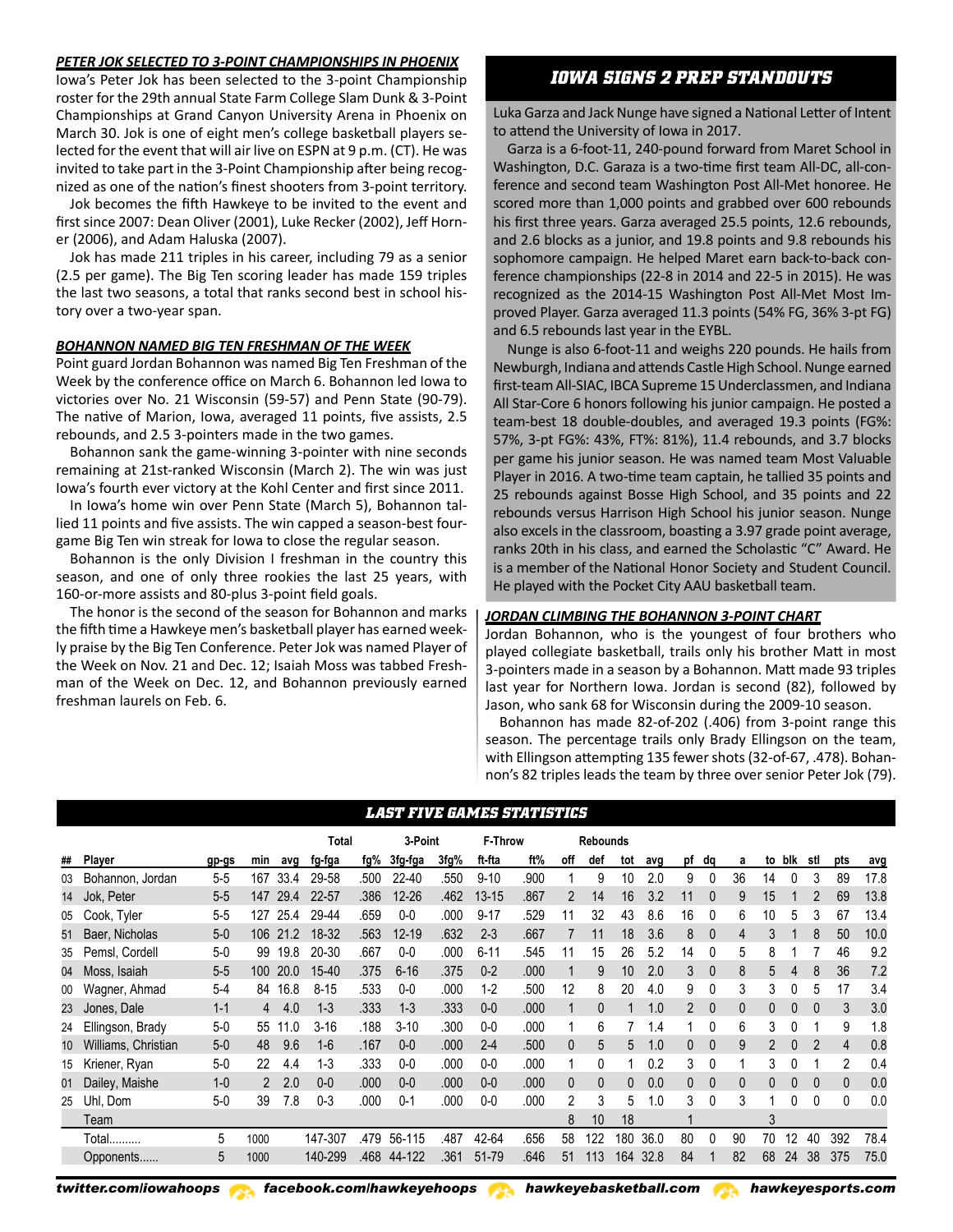# *IOWA IN BIG TEN STATISTICS*

|                        |             | <b>All Games</b> |             | <b>Conf Only</b> |             | <b>NCAA</b>       |
|------------------------|-------------|------------------|-------------|------------------|-------------|-------------------|
| Category               | <b>Stat</b> | Rank             | <b>Stat</b> | Rank             | <b>Stat</b> | <b>Rank</b>       |
| <b>Scoring Offense</b> | 80.2        | 1st              | 77.0        | 2nd              | 80.2        | 33rd              |
| <b>Steals</b>          | 7.5         | 1st              | 7.9         | 1st              | 7.5         | 41st              |
| <b>Assists</b>         | 17.5        | 2 <sub>nd</sub>  | 16.9        | 1st              | 17.5        | 8th               |
| 3-Pt. FG Per Game      | 8.6         | 4th              | 8.0         | 5th              | 8.6         | 72 <sub>nd</sub>  |
| Assist/TO Ratio        | 1.3         | 5th              | 1.2         | 6th              | 1.3         | 47th              |
| 3-Pt. Field Goal %     | .373        | 5th              | .374        | 6th              | .373        | 68th              |
| <b>Turnover Margin</b> | $+0.7$      | 6th              | $+1.0$      | 5th              | $+0.7$      | 136th             |
| <b>Field Goal %</b>    | .452        | 7th              | .435        | 7th              | .452        | 127th             |
| <b>Blocked Shots</b>   | 3.8         | 8th              | 3.6         | 9th              | 3.8         | 109th             |
| Free Throw %           | .695        | 9th              | .711        | 6th              | .695        | 197th             |
| 3-PT FG Defense        | .356        | 9th              | .351        | 8th              | .356        | 222nd             |
| <b>Scoring Margin</b>  | $+2.6$      | $T-10$ th        | $-0.9$      | 8th              | $+2.6$      | 145th             |
| <b>Rebound Margin</b>  | $-0.1$      | 12th             | $-1.3$      | 11th             | $-0.1$      | 204th             |
| <b>FG% Defense</b>     | .443        | 12th             | .458        | 12th             | .443        | 198th             |
| <b>Scoring Defense</b> | 77.6        | 14th             | 77.9        | 13th             | 77.6        | 292 <sub>nd</sub> |

|                      |                        |             | <b>All Games</b> | <b>NCAA</b> |                  |
|----------------------|------------------------|-------------|------------------|-------------|------------------|
| Category             | <b>Player</b>          | <b>Stat</b> | Rank             | <b>Stat</b> | Rank             |
| FG%                  | <b>Cordell Pemsl</b>   | .623        | 1st              | .623        | 22 <sub>nd</sub> |
|                      | <b>Tyler Cook</b>      | .540        | 14th             |             |                  |
| Rebounding           | Nicholas Baer          | 5.7         | 19th             | 5.7         |                  |
| <b>Scoring</b>       | Peter Jok              | 19.8        | 1st              | 19.8        | 39th             |
|                      | <b>Tyler Cook</b>      | 12.0        | $T-30th$         |             |                  |
| <b>Assists</b>       | Jordan Bohannon        | 4.9         | 4th              | 4.9         | 57th             |
| 3-point FG%          | <b>Brady Ellingson</b> | .478        | 1st              | .478        | 23rd             |
| <b>Steals</b>        | Nicholas Baer          | 1.4         | T-5th            | 1.4         | 204th            |
|                      | Peter Jok              | 1.1         | $T-13th$         | 1.1         |                  |
| 3-pointers           | Peter Jok              | 2.5         | $T-3rd$          | 2.5         | 84th             |
|                      | Jordan Bohannon        | 2.5         | $T-3rd$          | 2.5         | 94th             |
| FT%                  | Peter Jok              | .920        | 1st              | .920        | 5th              |
| <b>Blocked Shots</b> | Nicholas Baer          | 1.2         | $T-10$ th        | 1.2         | 159th            |
| Assist/TO Ratio      | Jordan Bohannon        | 2.2         | 7th              | 2.2         | 71st             |

# *SCOUTING TCU*

- TCU and Iowa have both had success in their most recent NIT appearances. The Hawkeyes reached the championship game in 2013 in its last appearance. TCU reached the quarterfinals in each of its last two appearances in the NIT (1999 and 2005).
- TCU's starting line-up includes three sophomores and one freshman, while Iowa's starting five includes three freshmen and one sophomore.
- TCU has posted a 20-15 record, including a 6-12 mark in the Big 12 Conference. The Horned Frogs defeated Oklahoma (82-63) and Kansas (85-82) in the Big 12 Tournament before an 84-63 loss to Iowa State. TCU advanced to the NIT second round with a 66-59 home win over Fresno State.
- TCU and Iowa played just one common opponent, that being Iowa State. The Hawkeyes defeated the Cyclones (78-64) in Iowa City in December. ISU won two of three games with TCU, as each team won at home before ISU won in the conference tourney in Kansas City.
- Iowa is 69-41 overall against current members of the Big 12, having played all 10 members at least once. TCU is completing its fifth season as a member of the Big 12.
- Four TCU players earned postseason honors in the Big 12.
- TCU averages over 79 points per game, its highest scoring average for a season since 2003.
- TCU freshman Jaylen Fisher led Big 12 freshmen in assists per game, while Iowa's Jordan Bohannon averages 4.9 assists per game.
- TCU's Kenrich Williams ranks second in the Big 12 in rebounding (9.4), and No. 23 in the nation in offensive rebounds (3.2). He recorded 13 points and 10 rebounds vs. Fresno State.

### *ALL-TIME SERIES RECORDS*

Sunday will be the third meeting all-time between Iowa and TCU, with the two previous meetings taking place in Iowa City.

The Hawkeyes beat the Horned Frogs, 61-37, in the first meeting on Dec. 31, 1946. Iowa edged TCU again on Dec. 22, 1948, 47-46, in an overtime contest.

# *DOUBLE TROUBLE*

Prior to this season, two Iowa freshmen scored 20+ points in the same game only twice in program history: Dick Ives (43) and David Danner (32) versus Chicago on Feb. 5, 1944 and Ronnie Lester (20) and Larry Olsthoorn (20) versus Michigan on Jan. 17, 1977.

Iowa has accomplished the feat twice this season. First by rookie duos Cordell Pemsl (21) and Isaiah Moss (21) versus Stetson. Jordan Bohannon (24) and Tyler Cook (21) became the fourth Hawkeye duo to accomplish the feat -- first to do so in a road game -- in school history at Maryland (Feb. 25).

# *BENCH SQUAD*

Iowa's bench has played a pivotal part of its success this season. In 33 games, Hawkeye reserves average 24.5 points per game. During Iowa's four-game win streak to end the regular season, the bench averaged 31.3 points per contest.

### *HAWKEYE FASTBREAKS*

- Iowa has scored 90 points or more eight times this season.
- Iowa has won 45 of its last 48 nonconference home games, dating back to 2012.
- Iowa is 10-1 when allowing 70 points or fewer and 8-2 when committing 12 turnovers or less this season.
- Iowa is 65-12 when scoring 80 points or more, the last seven seasons. The Hawkeyes are 65-2 when holding opponents to fewer than 61 points, the last seven years.
- Iowa was 4-1 in Big Ten regular season rematch games. The Hawkeyes beat Rutgers, Purdue, Nebraska, and Maryland, but lost to Illinois.
- Iowa sank 16 3-pointers in its 83-69 win at Maryland (Feb. 25), which are the most by a Hawkeye team in a Big Ten game in school history. The Hawkeyes are only one of four teams to make 16 triples in a road game against a ranked opponent this season.
- Iowa made 39 free throws against Indiana, a total that ties for third most in a single-game in program history (39 versus Minnesota on Jan. 13, 1993).
- Peter Jok scored 15 of Iowa's 21 overtime points in Iowa's win over Indiana (Feb. 21). The 15-point effort on overtime was only two points short of the NCAA record for scoring in any OT period. The record of 17 was achieved twice before (Ron Howard of Howard in 2003 and David Hawkins of Temple in 2004).
- Iowa had three players earn weekly praise by the Big Ten. Peter Jok was named Player of the Week on Nov. 21 and Dec. 12, Isaiah Moss was tabbed Freshman of the Week on Dec. 12, and Jordan Bohannon was Freshman of the Week on Feb. 6 and March 5.
- Peter Jok totaled 29 points, six rebounds, and a career-best eight assists vs. No. 17/19 Purdue (Jan. 12). Jok became just the third Big Ten player with at least 29 points, six rebounds, and eight assists in a game versus a ranked foe in the last 20 years (Minnesota's Nate Mason in 2017 and Denzel Valentine of Michigan State in 2016). Additionally, he is the first Hawkeye to post those numbers in any game since Adam Haluska had 31 points, nine assists, and nine rebounds vs. Coppin State in 2006.

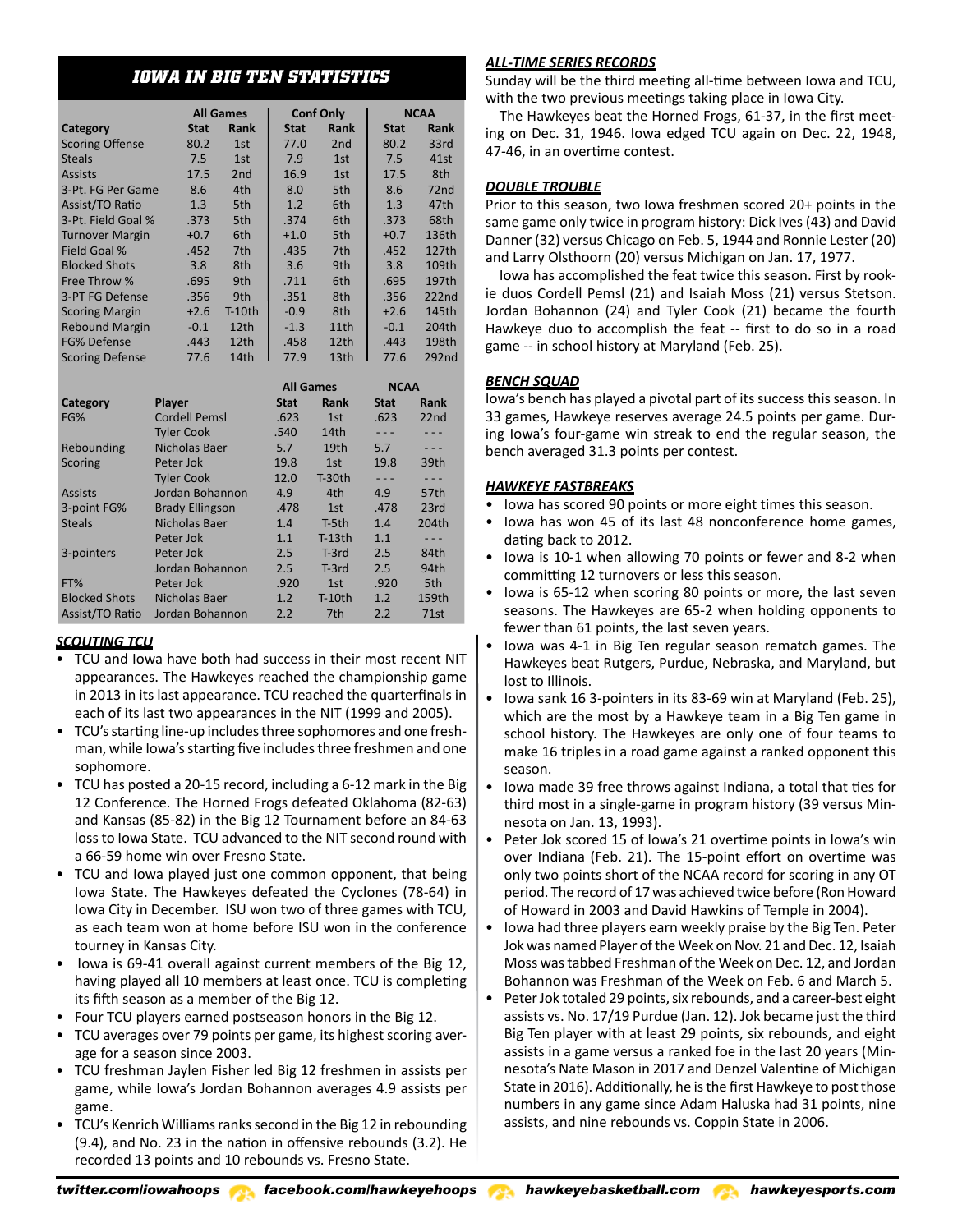S300 Carver-Hawkeye Arena, Iowa City, IA 52242 hawkeyesports.com • hawkeyebasketball.com

#### **MBB CONTACT: MATTHEW WEITZEL**

**office:** 319-335-6590 • **cell:** 319-430-8176 **email:** matthew-weitzel@hawkeyesports.com **Twitter:** @BigWeitz

# *UI IN THE RANKINGS*

# *UI CAREER SCORING*

| 12. | 1,525 | Andre Woolridge     | 1995-97  |
|-----|-------|---------------------|----------|
| 13. | 1.522 | Don Nelson          | 1960-62  |
| 14. | 1.516 | <b>Greg Brunner</b> | 2003-06  |
| 15. | 1.502 | Jeff Horner         | 2003-06  |
| 16. | 1.486 | <b>Peter Jok</b>    | $2013 -$ |

# *UI CAREER 3-POINT FGM*

| 1.               | 262 | <b>Jeff Horner</b>                  | 2003-06  |
|------------------|-----|-------------------------------------|----------|
| 2.               | 239 | <b>Matt Gatens</b>                  | 2009-12  |
| 3.               | 226 | <b>Chris Kingsbury</b>              | 1994-96  |
| $\overline{4}$ . | 214 | <b>Kent McCausland</b>              | 1996-99  |
| 5.               | 212 | Adam Haluska                        | 2005-07  |
| 6.               | 211 | Peter Jok                           | $2013 -$ |
|                  |     | <i><b>UI CAREER 3-POINT FGA</b></i> |          |
| 1.               | 713 | <b>Jeff Horner</b>                  | 2003-06  |
| 2.               | 652 | <b>Matt Gatens</b>                  | 2009-12  |

| 5.             | 561 | Peter Jok          | 2013-   |
|----------------|-----|--------------------|---------|
| 4.             | 582 | Adam Haluska       | 2005-07 |
| 3.             | 645 | Chris Kingsbury    | 1994-96 |
| $\overline{2}$ | 652 | <b>Matt Gatens</b> | 2009-12 |

# *UI SEASON ASSISTS (FROSH)*

| $\mathbb{Z}$ . | 162 | Jordan Bohannon | 2017 |
|----------------|-----|-----------------|------|
|                | 140 | Jeff Horner     | 2003 |
|                |     |                 |      |

| <i><b>UI SEASON 3-POINTERS (FROSH)</b></i> |  |
|--------------------------------------------|--|
|                                            |  |
|                                            |  |

| -1.                                   | 82  | Jordan Bohannon | 2016-17 |  |  |  |
|---------------------------------------|-----|-----------------|---------|--|--|--|
| $\overline{2}$                        | 52. | Matt Gatens     | 2008-09 |  |  |  |
| <i><b>UI SEASON BLOCKS (SOPH)</b></i> |     |                 |         |  |  |  |

| А.           | 79. | <b>Greg Stokes</b>   | 1982-83 |
|--------------|-----|----------------------|---------|
| $\mathbf{2}$ | 40  | Erek Hansen          | 2003-04 |
|              | 40  | <b>Nicholas Baer</b> | 2016-17 |

# *UI SEASON 3-POINTERS (SENIOR)*

|                | 92  | Luke Recker | 2001-02 |
|----------------|-----|-------------|---------|
| $\mathbf{Z}$ . | 79. | Peter Jok   | 2016-17 |

| MOST UI WINS IN 15T 7 YEARS |     |                       |         |  |
|-----------------------------|-----|-----------------------|---------|--|
| 1.                          | 152 | <b>Tom Davis</b>      | 1987-93 |  |
| 2.                          | 137 | <b>Fran McCaffery</b> | 2011-17 |  |
| $\overline{3}$ .            | 135 | <b>Steve Alford</b>   | 2000-06 |  |
|                             | 123 | Lute Olson            | 1975-81 |  |

# *UI CAREER B1G COACHING WINS*

| 5.             | 64  | <b>Fran McCaffery</b>  | 2010        |
|----------------|-----|------------------------|-------------|
| $\mathbf{4}$ . | 69  | <b>Rollie Williams</b> | 1930-42, 51 |
| 3.             | 71  | Bucky O'Connor         | 1950. 52-58 |
| 2.             | 92  | Lute Olson             | 1975-83     |
| 1.             | 125 | <b>Tom Davis</b>       | 1986-99     |
|                |     |                        |             |

- Peter Jok poured in 42 points against Memphis on Nov. 26. The 42 points are the most by a Hawkeye in 40 years and tie for the fourth most in a single-game in program history, tying Bruce King's 42 points against Pittsburgh in 1976.
- Ryan Kriener became the 10th different Hawkeye to have reached double figures in a game this season after netting 14 at Northwestern (Jan. 15).
- Jordan Bohannon sank 8-of-10 (80 percent) from 3-point territory in Iowa's win at Maryland. The eight triples are the most by a freshman in a single game in Iowa history and one shy of the single-game school record.
- Jordan Bohannon was 7-of-15 from long distance at Notre Dame; the 15 attempts tied Justin Johnson for the second most 3-point attempts in a single-game in Iowa history.
- Peter Jok tied a Carver-Hawkeye Arena record against Omaha, making all 12 free throw attempts. The perfect 12-of-12 mark tied Luke Recker (2001 vs. Kansas State), Val Barnes (1992 vs. Ohio State), and Roy Marble (1988 vs. Northern Iowa).
- Iowa played in back-to-back overtime games (Michigan and Nebraska) for the first time since Dec. 25 and Dec. 27, 1984.
- Iowa had two student-athletes tie school Big Ten Tournament records against Indiana on March 9. Isaiah Moss tied the record for steals (5), while Jordan Bohannon tied Jeff Horner's benchmark of assists (10) and 3-point field goals (6).
- Iowa surpassed the century mark for the 97th time in program history with a 116-84 win over Savannah State on Nov. 13. The 116 points equal the seventh most points in a game in school history and are the most points by a Big Ten team this season.
- Iowa posted school records in 3-pointers made (18) and attempted (43) in its victory over Savannah State (Nov. 13).
- Iowa's 14-point win at Maryland (Feb. 25) equaled the Terrapins' largest margin of defeat at home this season (73-59 home loss to Pittsburgh on Nov. 29, 2016).
- Iowa made all 13 of its free throw attempts at No. 15 Purdue on Dec. 28. The last time a Hawkeye team made all of its free throws (min. 10 attempts) was at Virginia (15-of-15) in the NIT quarterfinals on March 27, 2013.
- Peter Jok joined Reggie Evans (twice) and Aaron Fuller as the only Hawkeyes to post 30+ points and 10+ rebounds in a single game the last 20 years. Jok totaled 30 points and 11 rebounds against Seton Hall (Nov. 17). His efforts earned the team captain Big Ten Player of the Week honors on Nov. 21.
- Peter Jok scored 27 points in Iowa's opener versus Kennesaw State. The 27 points are the most by a Hawkeye in an opener since Adam Haluska had 29 vs. The Citadel in 2006.
- Freshman Tyler Cook (10) joined Aaron White as the only two players to grab 10 or more rebounds in their first game as a Hawkeye in the past 20 years.
- Iowa has competed in postseason play the last six years (NCAA 2014-16; NIT 2012-13 and 2017).
- Iowa has won 20 or more games in four straight seasons its longest streak in 15 years.
- Fran McCaffery has guided Iowa to upper division finishes in the Big Ten in each of the last five seasons. McCaffery has accumulated 17 first division finishes in 21 years as a head coach.

# *PEMSL MAKING THE MOST OF HIGH PERCENTAGE SHOTS*

Freshman Cordell Pemsl has had a great start to his collegiate career. The native of Dubuque, Iowa, has started 14 games, while coming off the bench 19 times. In 33 total games, Pemsl has scored in double digits 15 times and is averaging nine points and 4.9 rebounds per game, while shooting a Big Ten-best and 22nd-best nationally 62.3 percent (114-of-183) from the field. He scored in double figures in eight of the 14 starts.

Pemsl has scored in double figures in three of the last four games (No. 21 Wisconsin, Penn State, and Indiana).

# *FROM DOWNTOWN...*

First-team All-Big Ten performer Peter Jok has been shooting the ball extremely well his final two seasons in a Hawkeye uniform. Jok has made 159 3-pointers in 63 total games the last two seasons (2.5 per game).

#### **Iowa 3-pointers Made in a 2-year Span:**

| Chris Kingsbury (1995-96): | 182 |
|----------------------------|-----|
| Peter Jok (2016-17):       | 159 |
| Jeff Horner (2005-06):     | 156 |
| Adam Haluska (2006-07):    | 154 |

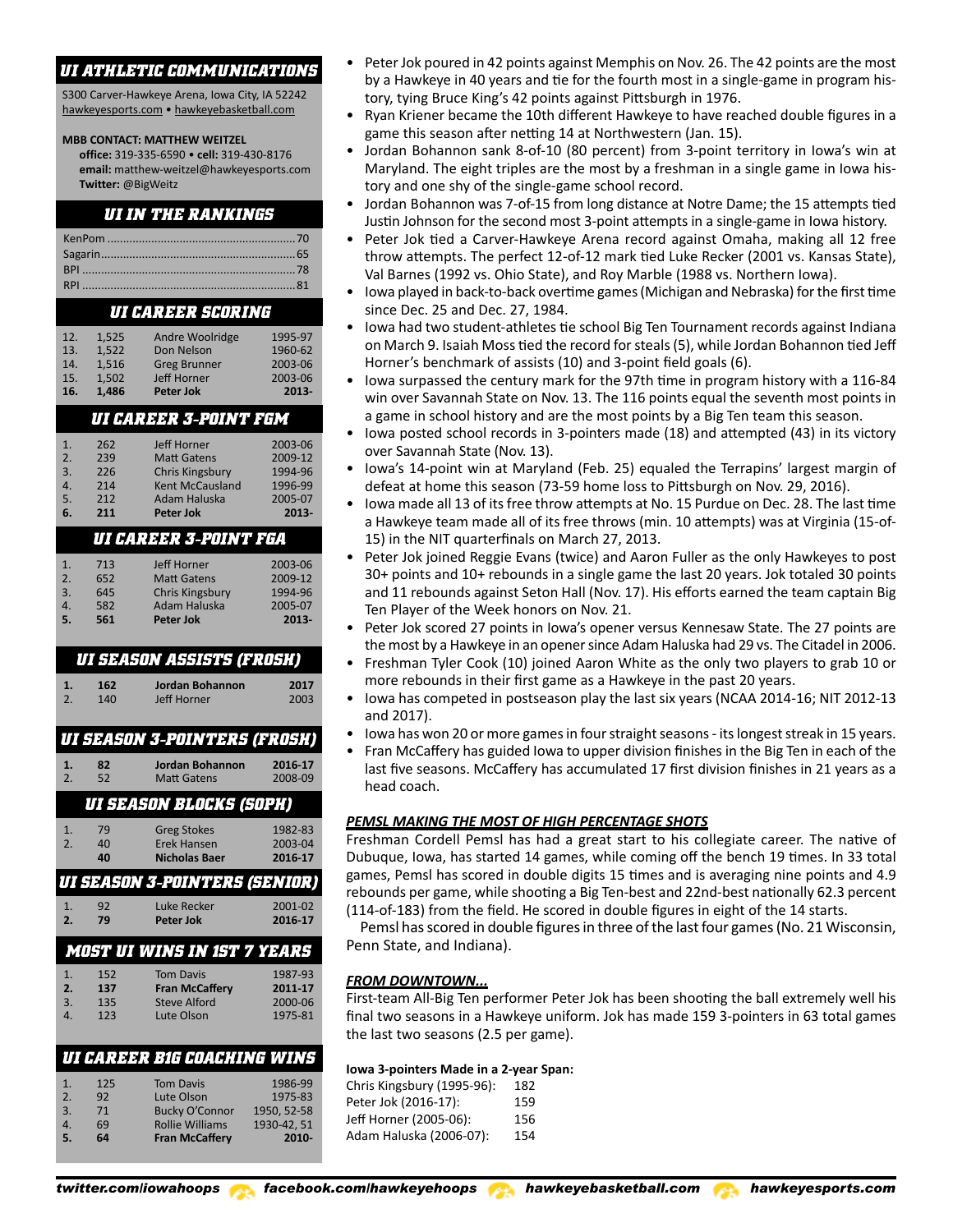### *HAWKEYES IN OVERTIME*

The Hawkeyes have played four overtime games this season (Michigan, Nebraska, Minnesota, Indiana), two of which were in double overtime (Nebraska, Minnesota); it marks the first time since the 2013-14 season (Xavier, Villanova, Michigan State, and Tennessee)

Iowa is 2-2 in overtime games, winning two in a season for the first time since the 2008-09 season.

#### *JOK NAMED FINALIST FOR NATIONAL AWARDS*

Peter Jok is one of five finalists for the Jerry West Shooting Guard of the Year Award and one of 10 finalists for the Senior CLASS Award.

The Jerry West Award recognizes the top shooting guards in Division I men's college basketball, while the Senior CLASS Award recognizes an individual with notable achievements in four areas of excellence: community, classroom, character and competition.

Jok is the Big Ten leading scorer, averaging 19.8 points per game. He has scored 25 points or more 10 times this season, including a career-best 42 against Memphis (Nov. 26). In addition to leading the Big Ten in scoring (19.8), he is fifth nationally (min. 100 free throws made) in free throw accuracy (.916) and tied for third in the league in 3-pointers made per game (2.5).

Jok and his teammates have assisted each spring in the "Iowa Day of Caring" and is on pace to graduate this spring.

#### *ROOKIE FLOOR GENERAL*

After having two veteran point guards graduate last spring (Mike Gesell and Anthony Clemmons), Jordan Bohannon has done a fantastic job directing the Hawkeye offense as a freshman. Bohannon ranks first on the team in assists (4.9) and 3-pointers made (82), second in minutes played (29.2), free throw accuracy (.865), and third in scoring (10.5). He has netted 17 or more points in eight games and led the squad in assists a team-best 23 times.

Bohannon had a career night at No. 24 Maryland (Feb. 25), pouring in a game and personal-best 24 points on 8-of-10 shooting from 3-point range. The eight triples are the most by an Iowa freshman in school history and one shy of the school record. He went 11-of-19 (.579) from long distance in road wins over ranked opponents No. 24 Maryland and No. 21 Wisconsin. Bohannon matched his career high with 24 points in Iowa's last outing against Indiana at the Big Ten Tournament. The native of Marion, Iowa, drained a game-best six triples, making his first five attempts.

Bohannon, who is a two-time Big Ten Freshman of the Week honoree (Feb. 6 and March 5), has led the squad in scoring five times.

#### *PETER JOK ON PACE TO BECOME BIG TEN SCORING CHAMPION*

Peter Jok is currently averaging 19.8 points per game, Purdue's Caleb Swanigan is second (18.4 ppg).

Jok is on pace to become Iowa's fifth Big Ten scoring champion and first in 10 years.

#### **Iowa Big Ten Scoring Champions**

| Murray Wier (1947-48):     | $21.0$ ppg |
|----------------------------|------------|
| Chuck Darling (1951-52):   | $25.5$ ppg |
| Andre Woolridge (1996-97): | $20.2$ ppg |
| Adam Haluska (2006-07):    | $20.5$ ppg |

#### *RECENT GRADUATES PLAYING PROFESSIONAL BASKETBALL*

A number of recent Iowa basketball graduates are playing professionally: Melsahn Basabe (Greece), Anthony Clemmons (Austria), Mike Gesell (Denmark), Jarryd Cole (France), Matt Gatens (NBA D-League: Iowa Energy -- injured), Devyn Marble (Italy), Gabriel Olaseni (Italy), Darius Stokes (Australia), Jarrod Uthoff (NBA Dallas Mavericks: Fort Wayne Mad Ants), Aaron White (Russia), and Adam Woodbury (NBA D-League: Fort Wayne Mad Ants).

#### *NOTABLES ON PETER JOK'S HISTORIC FREE THROW EFFORTS*

- Peter Jok's 22 free throw makes versus Indiana on Feb. 21, breaks Don Nelson's 55-year old school record. Nelson's previous record of 21 was also set against Indiana in 1962.
- Peter Jok's 22 free throw makes ties for third most by a player in a single-game in Big Ten history. Indiana's Greg Graham made 26 in 1993; Indiana's Don Schlundt made 25 in 1955, and Indiana's Luke Recker made 22 in 1999.
- Peter Jok's 22 free throw's made are the second most by a player nationally in a game this season (25 by Sindarius Thornwell of South Carolina). Furthermore, the 22 makes tie Xavier Silas (2014) for the third most free throws made in a single-game since 2010 nationally. Teddy Okereafor of Rider (2014) and South Carolina's Sindarius Thornwell (2007) each made 25 in a game.
- On Feb. 21, 2001, Iowa's Reggie Evans attempted a Carver-Hawkeye Arena record 22 free throws versus Purdue; 16 years later -- also on Feb. 21 -- Peter Jok breaks the record by attempting 23 foul shots against the Hoosiers.
- Not only did Jok's 22 free throws made establish a new school record, but it shattered the previous Carver-Hawkeye Arena record of 16 by Adam Haluska (2007) and Reggie Evans (2001).
- Peter Jok currently ranks fifth nationally in free throw percentage (.916) with a minimum of 3.0 makes per game.
- Peter Jok is on pace to break Iowa's and the Big Ten's singleseason free throw percentage record currently held by Matt Gatens (.904 in 2009). He is also on pace to break Iowa's career percentage mark currently being held by Luke Recker (.873, 185-of-212). Jok's career percentage is at 88.3 percent and he has taken 138 more free throws than Recker.
- Peter Jok tied a Carver-Hawkeye Arena record against Omaha on Dec. 3, making all 12 free throw attempts. The perfect 12-of-12 mark tied Luke Recker (2001 vs. Kansas State), Val Barnes (1992 vs. Ohio State), and Roy Marble (1988 vs. Northern Iowa).

# *A CLOSER LOOK AT IOWA'S FRESHMEN PRODUCTION*

- Iowa's six freshmen account for 48.7 percent of Iowa's offense, besting Iowa's 1943-44 freshmen who averaged 40.7 points.
- Iowa freshmen have scored in double figures a program-best 59 times this season, besting the 1997-98 squad (42).
- For the first time in program history, Iowa has had four freshmen score at least 20 points in a game: Tyler Cook (24 vs. Seton Hall; 21 at Maryland); Jordan Bohannon (24 at Maryland; 23 at Notre Dame; 24 vs. Indiana); Isaiah Moss (21 vs. Stetson); Cordell Pemsl (21 vs. Stetson).
- For the first time in school history, Iowa has had five freshmen reach double figures in scoring in a game throughout the season: Tyler Cook, Jordan Bohannon, Cordell Pemsl, Ryan Kriener, and Isaiah Moss.
- Iowa freshmen have accumulated 93 combined starts this season, which is the most in program history.
- Iowa rookies this season combine to average 15.3 rebounds per game, second behind the 2000-01 squad (16.3 rpg).

*twitter.com/iowahoops facebook.com/hawkeyehoops hawkeyebasketball.com hawkeyesports.com*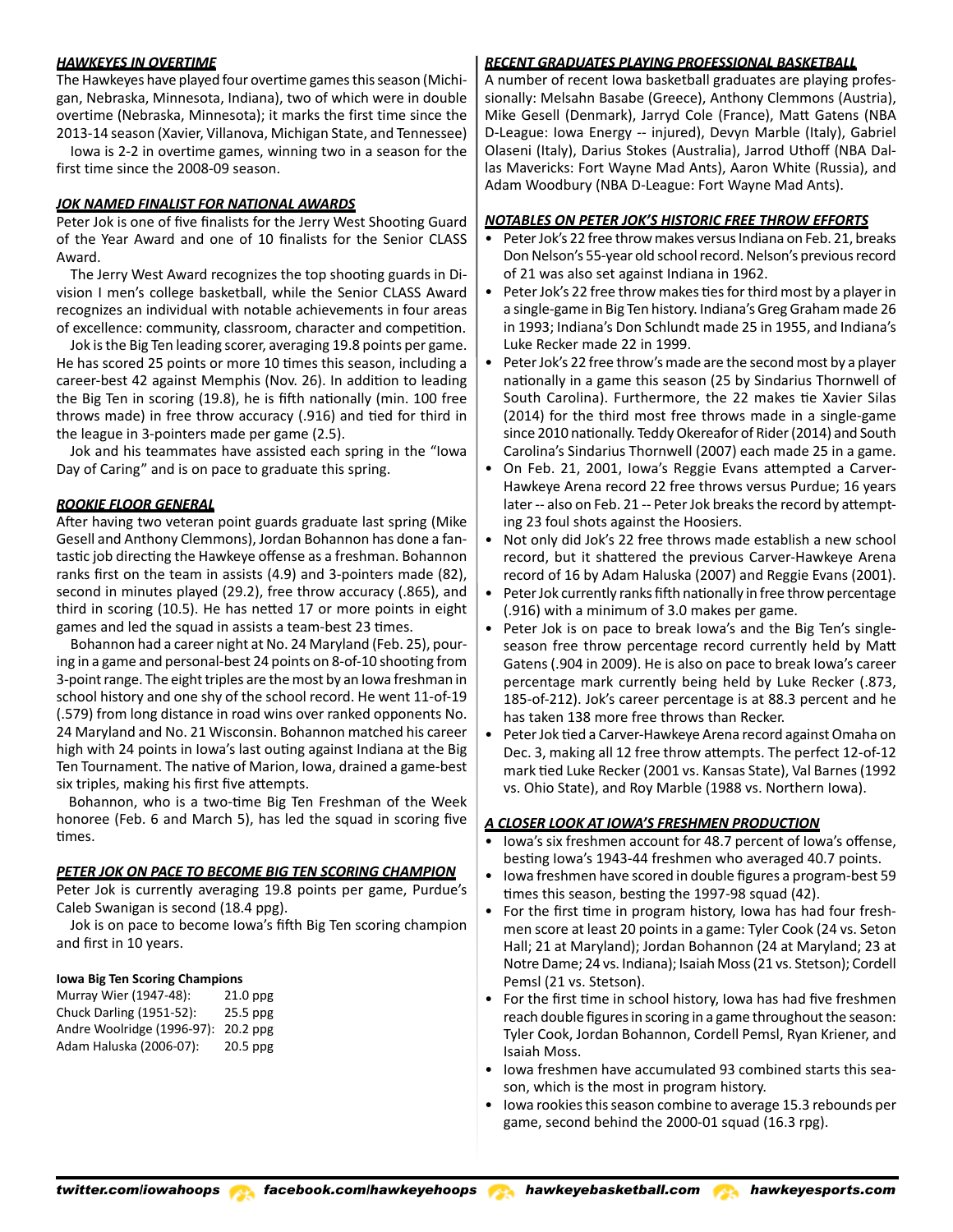#### *PETER JOK SCORCHING THE NETS*

Peter Jok is a first-team All-Big Ten honoree and USBWA All-District VI selection. Jok scorched the nets for 42 points against Memphis and 33 against Omaha on Dec. 3. Jok nearly had a tripledouble against Stetson (15 points, 8 rebounds, 7 assists) and a double-double against No. 25/25 Iowa State (23 points and nine rebounds).

Jok has been recognized as the Big Ten Player of the Week twice this season (Nov. 21 and Dec. 12). He averaged 28.5 points, six rebounds, two steals, and two assists against Seton Hall and UTRGV for the Nov. 21 award. Jok averaged a team-best 19 points, 8.5 rebounds, and five assists in contests versus Stetson and No. 25 Iowa State for the Dec. 12 distinction.

Jok has had free throw streaks of 28, 27, 26, and 25 the last two seasons. His free throw percentage (.916, 153-of-167) ranks second in Big Ten single-season history behind Steve Alford of Indiana (.921, 116-of-126) set in 1985. His 88.3 percent free throw percentage currently ranks third-best in Big Ten history behind Steve Alford (.898, 1983-87) and Joe Crispin (.885, 1997-01).

Jok ranks 39th nationally in points per game (19.8), fifth in free throw accuracy (.916), and 84th in 3-pointers made per contest (2.5). His 19.8 scoring average is sixth among players from Power 5 conferences. Jok has scored 25 points or more 10 times this year, which ties for 16th nationally.

Jok is the first Hawkeye with five 30-point games in a season since Adam Haluska (5) in 2006-07.

Jok has made 211 career 3-pointers, which are the sixth most in program history. He is only two triples from surpassing Adam Haluska (2005-07) for fifth place with 212.

#### *NOT YOUR AVERAGE BAER*

Sophomore Nicholas Baer was voted the 2017 Big Ten Sixth Man of the Year by league head coaches. He is the only Division I men's basketball player this season to amass 240+ points, 40+ blocked shots, 45+ steals, and 40+ 3-pointers. Furthermore, he is one of only two Big Ten players to accomplish the feat over last 20 years, joining Michigan State's Draymond Green (2012).

Baer ranks first on the squad in blocks (1.2), steals (1.4), and rebounding (5.7), and is third in assists (1.8).

Baer's 40 rejections match Erek Hansen for second best in a single-season by an Iowa sophomore.

Baer is tied for fifth in the Big Ten in steals (1.4) and is tied for 10th in rejections (1.2). The native of Bettendorf, Iowa, has led the team in steals a team-best 12 times this year, being credited with three steals or more in a game a team-best seven times.

Baer has posted two double-doubles this season: versus Northern Iowa (11 points, 11 boards) and versus Penn State (20 points, 10 rebounds). The 20 points against the Nittany Lions in the regular season finale are a career best.

#### *IOWA'S 2016-17 STATISTICAL COMPARISONS*

|            | All<br>Games | <b>Big</b><br>Ten | Home<br>Games | Away<br>Games | lowa<br>Wins | lowa<br>Losses |
|------------|--------------|-------------------|---------------|---------------|--------------|----------------|
| Record     | 19-14        | $10-8$            | $15 - 4$      | $4 - 10$      | $19-0$       | $0 - 14$       |
| Points     | 80.2         | 77.0              | 86.2          | 72.0          | 85.2         | 73.4           |
| Opp. Pts   | 77.6         | 77.9              | 75.7          | 80.1          | 70.1         | 87.8           |
| FG%        | .452         | .435              | .476          | .419          | .491         | .400           |
| FG Def.    | .443         | .458              | .422          | .471          | .399         | .503           |
| $3-PT%$    | .373         | .374              | .386          | .356          | .420         | .317           |
| 3-pt. Def. | .356         | .351              | .338          | .383          | .311         | .425           |
| FT%        | .695         | .711              | .690          | .706          | .681         | .716           |
| <b>REB</b> | 38.4         | 37.3              | 40.0          | 36.1          | 39.6         | 36.7           |
| <b>AST</b> | 17.5         | 16.9              | 18.8          | 15.6          | 19.1         | 15.2           |
| TO         | 13.8         | 13.7              | 13.6          | 14.1          | 13.3         | 14.5           |
| <b>STL</b> | 7.5          | 7.9               | 7.6           | 7.5           | 7.7          | 7.4            |
| <b>BLK</b> | 3.8          | 3.6               | 4.5           | 2.9           | 4.1          | 3.5            |

#### *RECENT BIG TEN SUCCESS*

Below is a list of conference wins the last three years and four years. The Hawkeyes rank high in both breakdowns.

| Last 3 Years (2015-17) | Last 4 Years (2014-17) |  |
|------------------------|------------------------|--|
| 1. Wisconsin 40        | 1. Wisconsin  52       |  |
| 2. Purdue 38           | 2. Michigan State47    |  |
| Maryland 38            | 3. IOWA 43             |  |
| 4. Michigan State35    | Michigan 43            |  |
| 5. IOWA 34             | Purdue  43             |  |
| 6. Indiana31           | 6. Ohio State39        |  |
| 7. Ohio State  29      | 7. Indiana38           |  |
| 8. Michigan  28        | 8. Northwestern  30    |  |
| 9. Northwestern 24     |                        |  |
| 10. Illinois22         | 10. Nebraska 28        |  |
| 11. Minnesota 19       | 11. Minnesota  27      |  |
| 12. Nebraska 17        | 12. Penn State  23     |  |
| .                      |                        |  |

|    | Last 4 Years (2014-17) |  |  |  |
|----|------------------------|--|--|--|
| 1. | Wisconsin  52          |  |  |  |
|    | 2. Michigan State 47   |  |  |  |
|    | 3. IOWA  43            |  |  |  |
|    | Michigan 43            |  |  |  |
|    | Purdue  43             |  |  |  |
| 6. | Ohio State 39          |  |  |  |
|    | 7. Indiana38           |  |  |  |
|    | 8. Northwestern  30    |  |  |  |
|    | 9. Illinois  29        |  |  |  |
|    | 10. Nebraska 28        |  |  |  |
|    | 11. Minnesota  27      |  |  |  |
|    | 12. Penn State  23     |  |  |  |
|    |                        |  |  |  |

Penn State.............17 14. Rutgers..................6

#### *COACHING EXPERIENCE*

Fran McCaffery has the most experienced coaching staffs in the country. The Iowa men's basketball staff has 57 years of combined collegiate head coaching experience and more than 125 years of collegiate coaching under their belts. Listed below are the number of years of head coaching experience on the Iowa staff.

| Coach                 | Years    |
|-----------------------|----------|
| Fran McCaffery        | 20 years |
| <b>Kirk Speraw</b>    | 20 years |
| Sherman Dillard       | 10 years |
| <b>Andrew Francis</b> | 2 years  |
| Al Seibert            | 5 years  |

#### *NICHOLAS BAER PLAYED OVERSEAS IN AUGUST*

Nicholas Baer averaged 8.5 points, 8.3 rebounds, and two steals in four games (3-1) overseas on the USA East Coast All-Star Team.

This marked the sixth consecutive year that a Hawkeye traveled overseas with the USA East Coast basketball team. In 2011, Matt Gatens and Bryce Cartwright traveled overseas; Zach McCabe went in 2012; Jarrod Uthoff was on the roster in 2013; Mike Gesell and Adam Woodbury competed in 2014; while Dom Uhl traveled with the team in 2015.